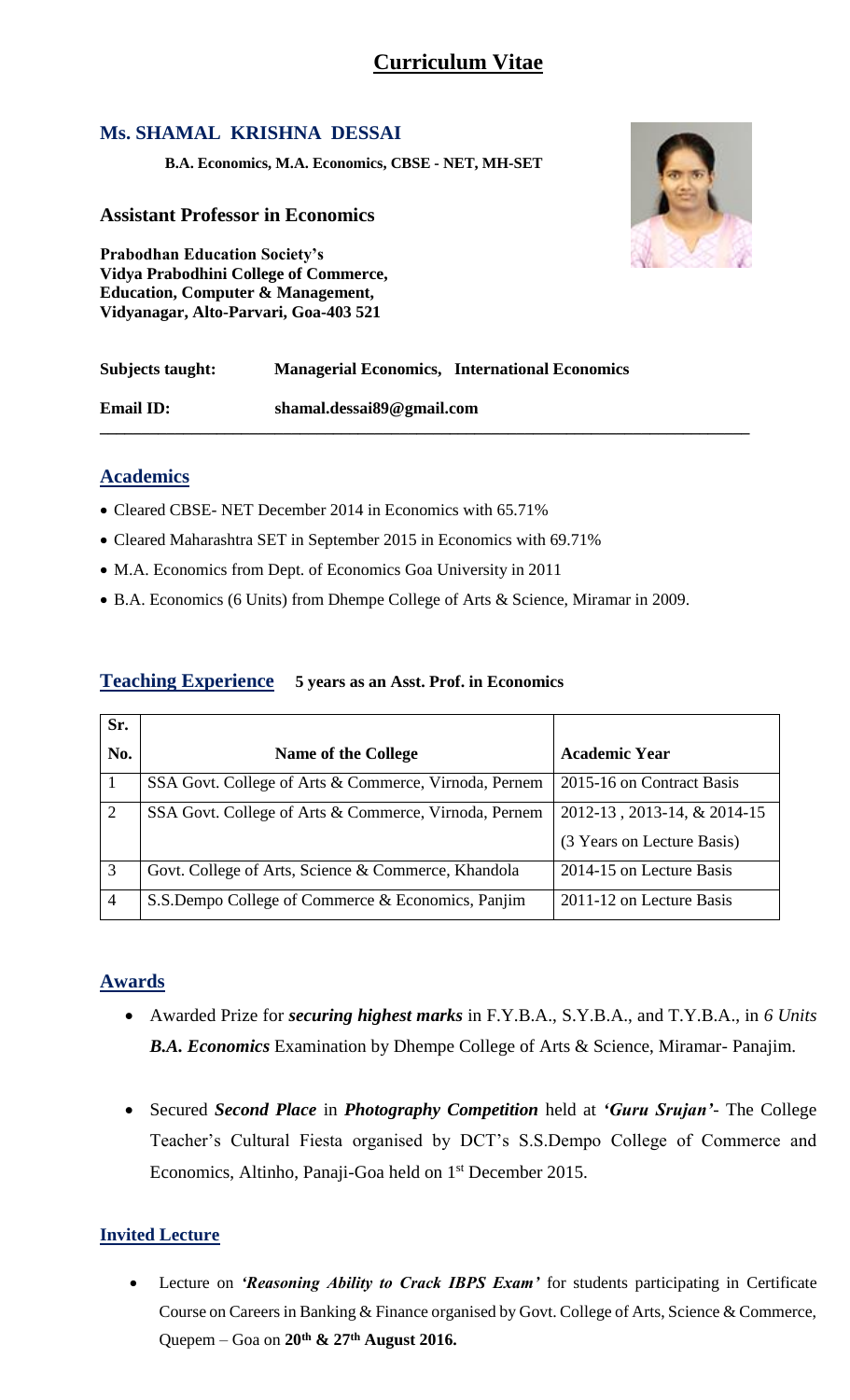## **Workshops / Seminars Attended**

- **15th & 16th February 2016 -** Attended *National Conference on "Remembering Nash"* organised by the Dept. of Economics & Mathematics of S.P. College Pune.
- **1 st February 2016 -** Accompanied F.Y.B.Com students of Govt. College of Arts & Commerce, Pernem, to attend lecture on 'Circle of Life' by Mrs. Sudha Murthy in the '*D. D. Kosambi Festival of Ideas'* organized by Directorate of Art & Culture, Goa, at Kala Academy.
- **15th July 2015 -** Attended *World Youth Skill Day* Talk organised by the State Directorate of Craftsmen Training, Govt. of Goa at Kala Academy.
- **11th July 2015 -** Guided and accompanied *02-students* of Govt. College of Arts & Commerce, Pernem, to attend *Seminar* on the theme *'Population is a boon or bane for India'* organised by Goa Science Centre, Miramar to celebrate 'World Population Day'.
- **19th -20th February, 2015 -** Accompanied the students to attend lectures by the eminent personalities in the – *'D. D. Kosambi Festival of Ideas'* organized by Directorate of Arts & Culture, Goa, at Kala Academy.
- **20th August 2014 -** Attended workshop on *'Financial Planning'* talk by SEBI organised by the Dept. of Economics Govt. College of Arts & Commerce, Pernem.
- **19th February 2013 -** Attended *workshop on the 'Teaching of Economics at the UG Level in Goa'* organised by Dept. of Economics, Goa University.
- **29th July 2012 -** Attended *One- day Training programme* (new lecturers) organised by the Directorate of Higher Education at Central Library, Panajim.
- **3 rd April 2012 -** Attended *workshop on 'Academic Research Writing'* conducted by Dr. Aniket Alam, Senior Asst. Editor, Economic and Political Weekly, organised by the Dept. of Economics, Goa University.
- **30th March 2012 -** Attended *One-day Seminar on 'Teachers as Counsellors and Motivators'* conducted by Dr. Harish Shetty, Psychiatrist, Mumbai at Dempo House, Panajim.
- **27th – 29th March 2012 -** Attended *Data Analysis workshop on the NSSO Database* organised by the Dept. of Economics, Goa University.

### **CO-CURRICULAR ACTIVITIES**

- As a Jt. Convenor of Economics Study Circle organised and guided the students for participation in the *'ARTHmanthan'* Inter-Class Competition *to create liking of students towards Economics* - PPT, Quiz, Wallpaper, Photography, Umbrella Painting competitions held by the Dept. of Economics in Govt. College of Commerce and Arts, Pernem (A.Y.2013-14, 2014-15, 2015-16).
- Worked as *N.S.S. Programme Officer* for F.Y.B.Com & T.Y.B.A Class, in Govt. College of Commerce and Arts, Pernem. Attended 7 Day NSS Special Camp, Conducted Talks, Cleanliness Drive, Rally, Trekking, Poster Competition for NSS Volunteers. (A.Y. 2014-15, & 2015-16)
- As a Jt. Convenor of Career guidance/ Employment and Placement cell organised Free IRDA Certification exam talk given by the officials from Reliance Life Insurance Company Limited, Margao-Goa on 11<sup>th</sup> February 2014.
- Guided the students to participate in *Inter-Departmental PPT, Poster Competition*, showing relation of Sports and Economics and won the *Best Dept. for its overall performance* organised by Dept. of Physical Education  $&$  Sports in the college on  $29<sup>th</sup>$  August 2014.